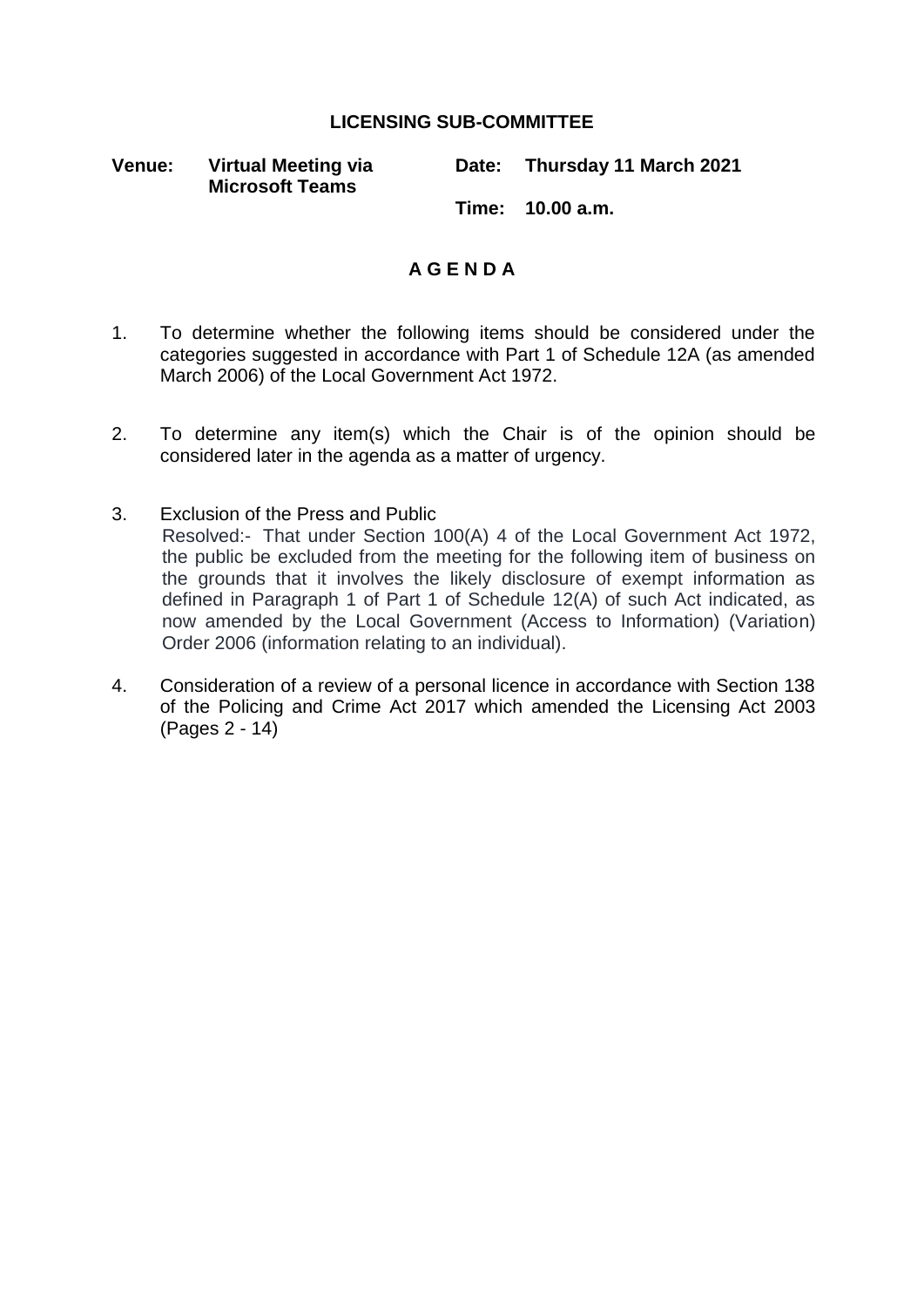By virtue of paragraph(s) 1 of Part 1 of Schedule 12A<br>
of the Local Government Act 1972.<br>
Document is Restricted